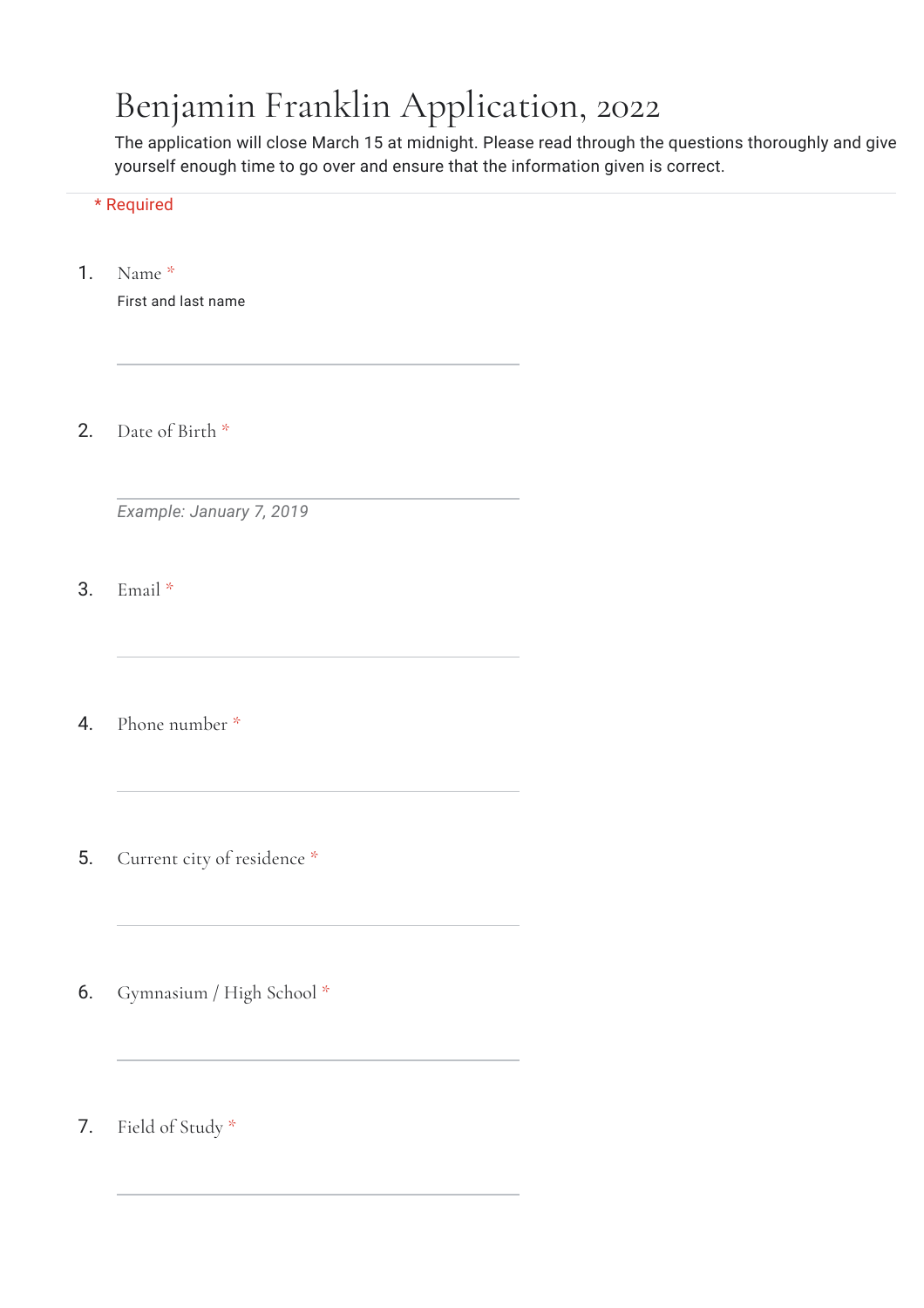| 8.  | Academic plans for 2022/2023 *                                  |
|-----|-----------------------------------------------------------------|
|     |                                                                 |
|     |                                                                 |
| 9.  | Citizenship(s) *                                                |
| 10. | Country of Birth *                                              |
| 11. | Previous travel to the United States *<br>Check all that apply. |
|     | Yes<br><b>No</b>                                                |
| 12. | If yes, please specify time, duration, and purpose of travel:   |
|     |                                                                 |

13. How did you learn about the Benjamin Franklin Fellowship? \*

Short Essay Questions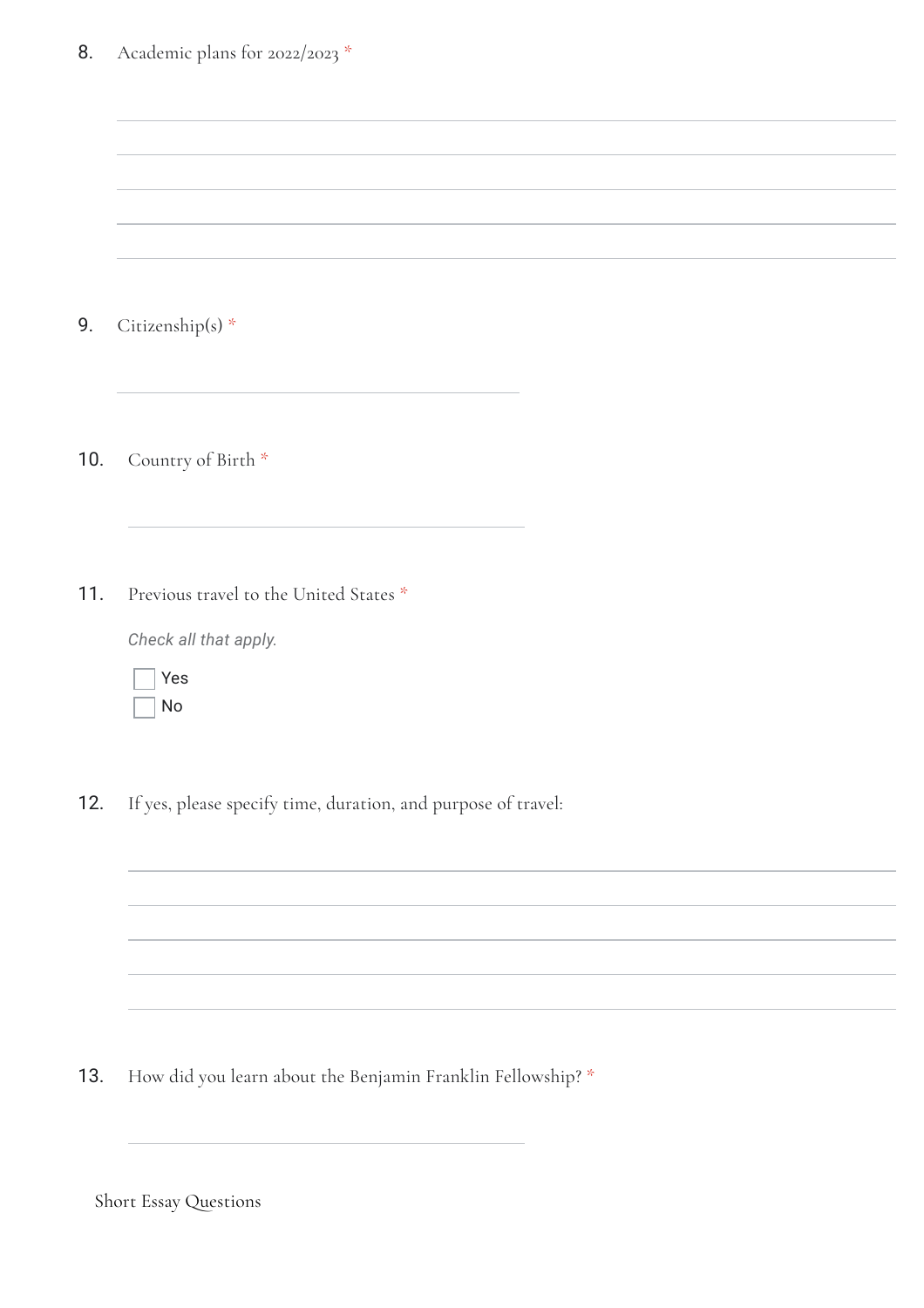| 14. | Why would you be the perfect BFTF 2022 participant? *<br>Max 200 words                                                      |  |
|-----|-----------------------------------------------------------------------------------------------------------------------------|--|
|     |                                                                                                                             |  |
|     |                                                                                                                             |  |
|     |                                                                                                                             |  |
|     |                                                                                                                             |  |
|     |                                                                                                                             |  |
|     |                                                                                                                             |  |
| 15. | Recount an incident or time when you experienced failure. How did it affect you, and what did you lea                       |  |
|     | from the experience? *<br>max 200 words                                                                                     |  |
|     |                                                                                                                             |  |
|     |                                                                                                                             |  |
|     |                                                                                                                             |  |
|     |                                                                                                                             |  |
|     |                                                                                                                             |  |
|     |                                                                                                                             |  |
| 16. |                                                                                                                             |  |
|     | Which three Americans, from history or fiction, would you invite for a dinner and a conversation and<br>why? Be creative! * |  |
|     | max 200 words                                                                                                               |  |
|     |                                                                                                                             |  |
|     |                                                                                                                             |  |

17. Please list any other achievements, awards, diplomas etc. that you would like to highlight.